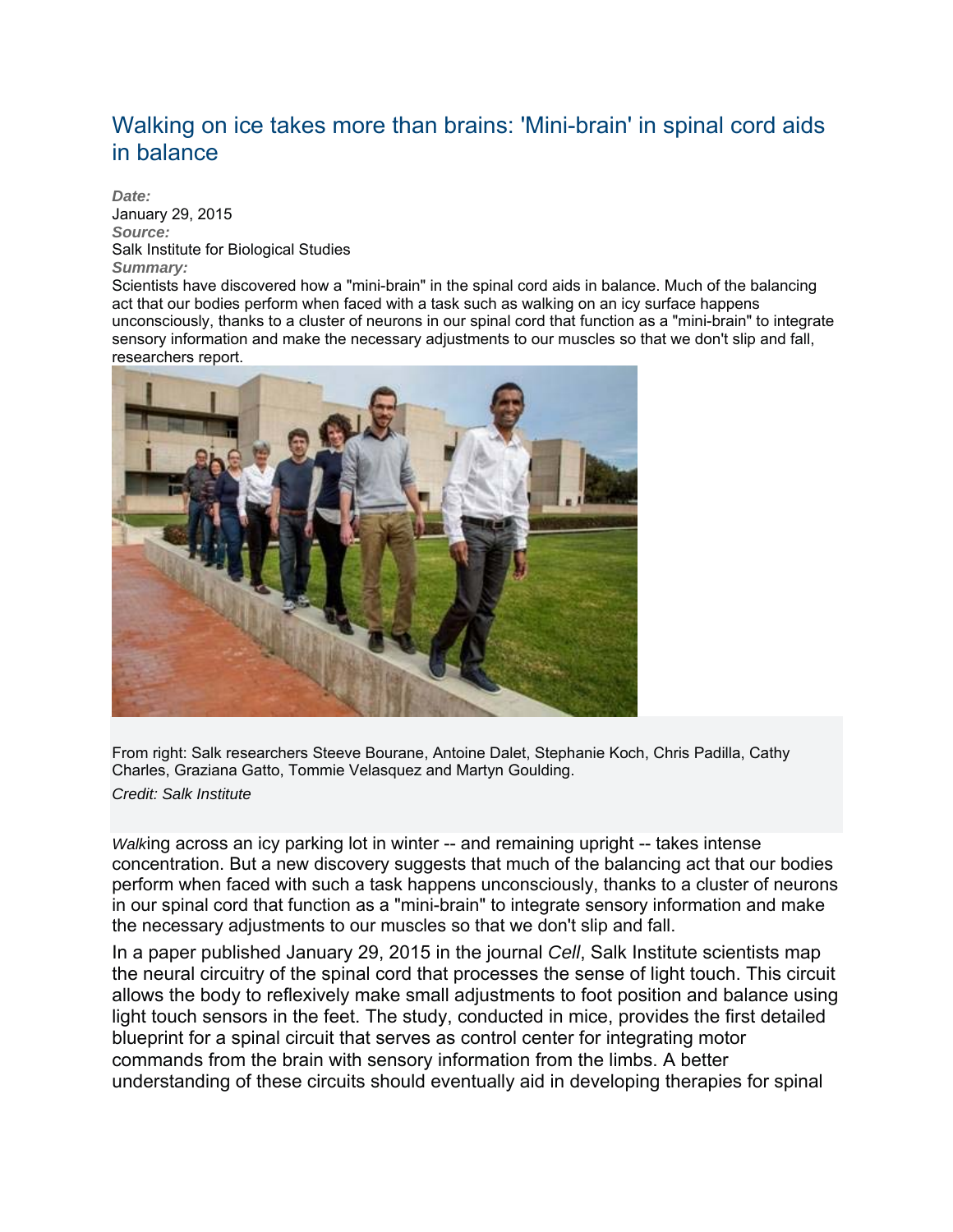cord injury and diseases that affect motor skills and balance, as well as the means to prevent falls for the elderly.

"When we stand and walk, touch sensors on the soles of our feet detect subtle changes in pressure and movement. These sensors send signals to our spinal cord and then to the brain," says Martyn Goulding, a Salk professor and senior author on the paper. "Our study opens what was essentially a black box, as up until now we didn't know how these signals are encoded or processed in the spinal cord. Moreover, it was unclear how this touch information was merged with other sensory information to control movement and posture."

While the brain's role in cerebral achievements such as philosophy, mathematics and art often take center stage, much of what the nervous system does is to use information gathered from our environment to guide our movements. Walking across that icy parking lot, for instance, engages a number of our senses to prevent us from falling. Our eyes tell us whether we're on shiny black ice or damp asphalt. Balance sensors in our ear canals keep our heads level with the ground. And sensors in our muscles and joints track the changing positions of our arms and legs.

Every millisecond, multiple streams of information, including signals from the light touch transmission pathway that Goulding's team has identified, flow into the brain. One way the brain handles this data is by preprocessing it in sensory way stations such as the eye or spinal cord. The eye, for instance, has a layer of neurons and light sensors at its back that performs visual calculations -- a process known as "encoding" -- before the information goes on to the visual centers in the brain. In the case of touch, scientists have long thought that the neurological choreography of movement relies on datacrunching circuits in the spinal cord. But until now, it has been exceedingly difficult to precisely identify the types of neurons involved and chart how they are wired together.

In their study, the Salk scientists demystified this fine-tuned, sensory-motor control system. Using cutting-edge imaging techniques that rely on a reengineered rabies virus, they traced nerve fibers that carry signals from the touch sensors in the feet to their connections in the spinal cord. They found that these sensory fibers wire together in the spinal cord with another group of neurons known as RORα neurons, named for a specific type of molecular gate found on each cell's nucleus. The RORα neurons in turn connect with neurons in the motor region of brain, suggesting they might serve as a critical link between the brain and the feet.

When Goulding's team disabled the RORα neurons in the spinal cord using genetically modified mice developed at Salk, they found that these mice were substantially less sensitive to movement across the surface of the skin or to a sticky piece of tape placed on their feet. Despite this, the animals were still able to walk and stand normally on flat ground.

However, when the researchers had the animals walk across a narrow, elevated beam, a task that required more effort and skill, the animals struggled, performing more